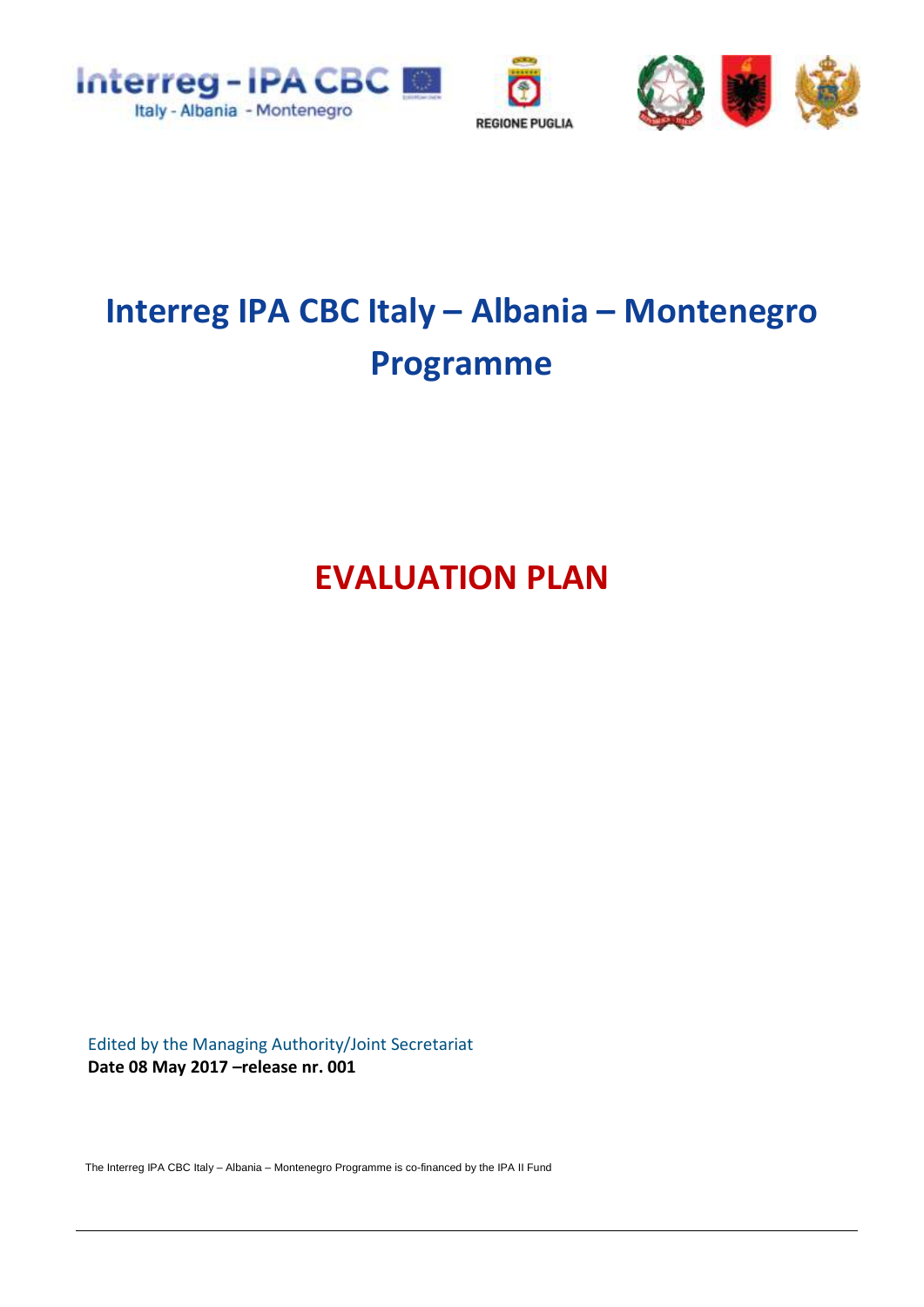#### *Disclaimer*

Evaluation plan of Interreg IPA CBC Italy – Albania – Montenegro Programme, for the period 2014 to 2020, co-financed by the **Instrument for Pre-accession Assistance fund (IPA II)** Regulation EU 231/2014

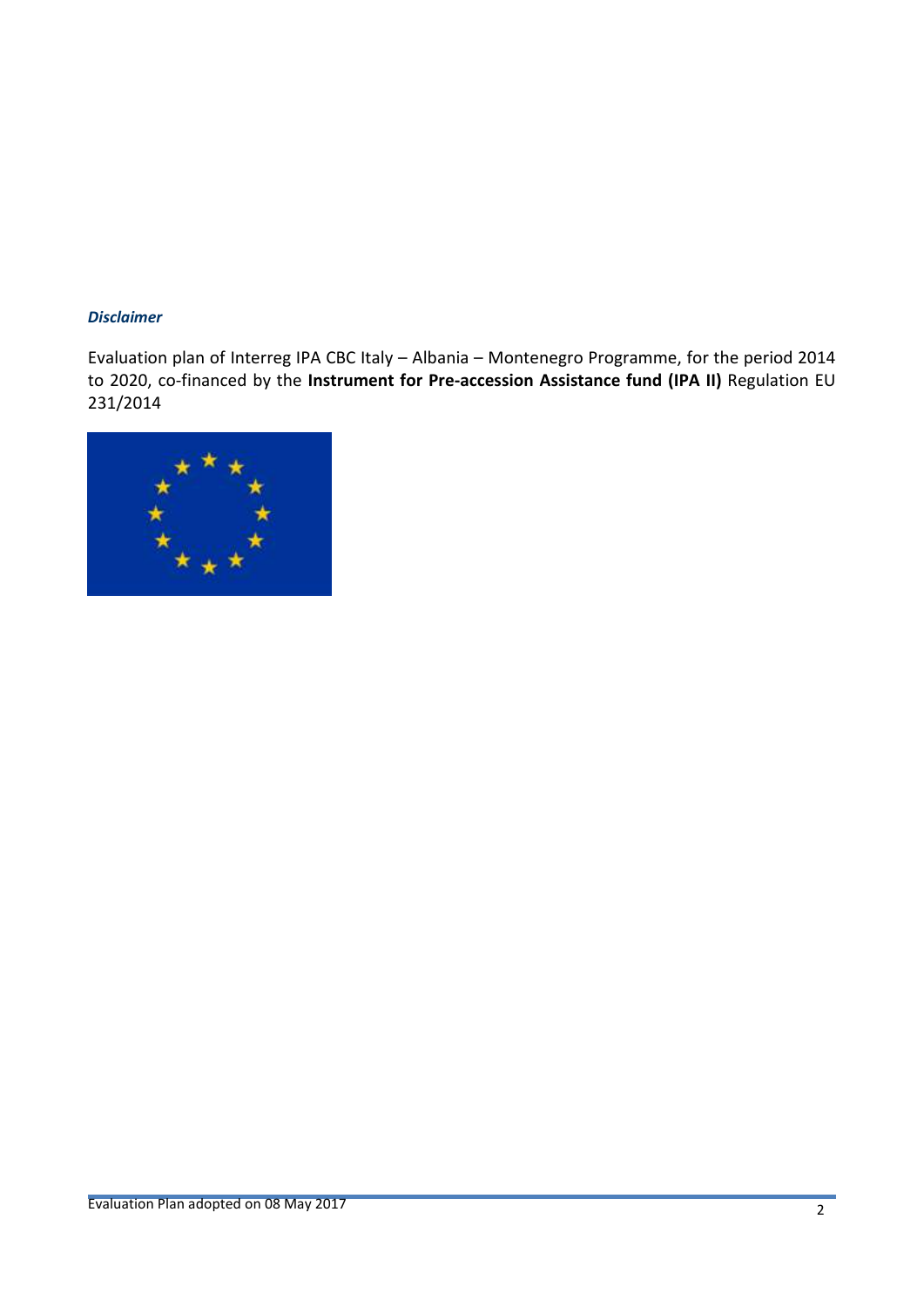# **Table of contents**

| 1.  |  |  |  |  |
|-----|--|--|--|--|
| 1.1 |  |  |  |  |
| 1.2 |  |  |  |  |
| 2.  |  |  |  |  |
| 2.1 |  |  |  |  |
| 2.2 |  |  |  |  |
| 2.3 |  |  |  |  |
| 2.4 |  |  |  |  |
| 2.5 |  |  |  |  |
| 2.6 |  |  |  |  |
| 2.7 |  |  |  |  |
| 3.  |  |  |  |  |
|     |  |  |  |  |
|     |  |  |  |  |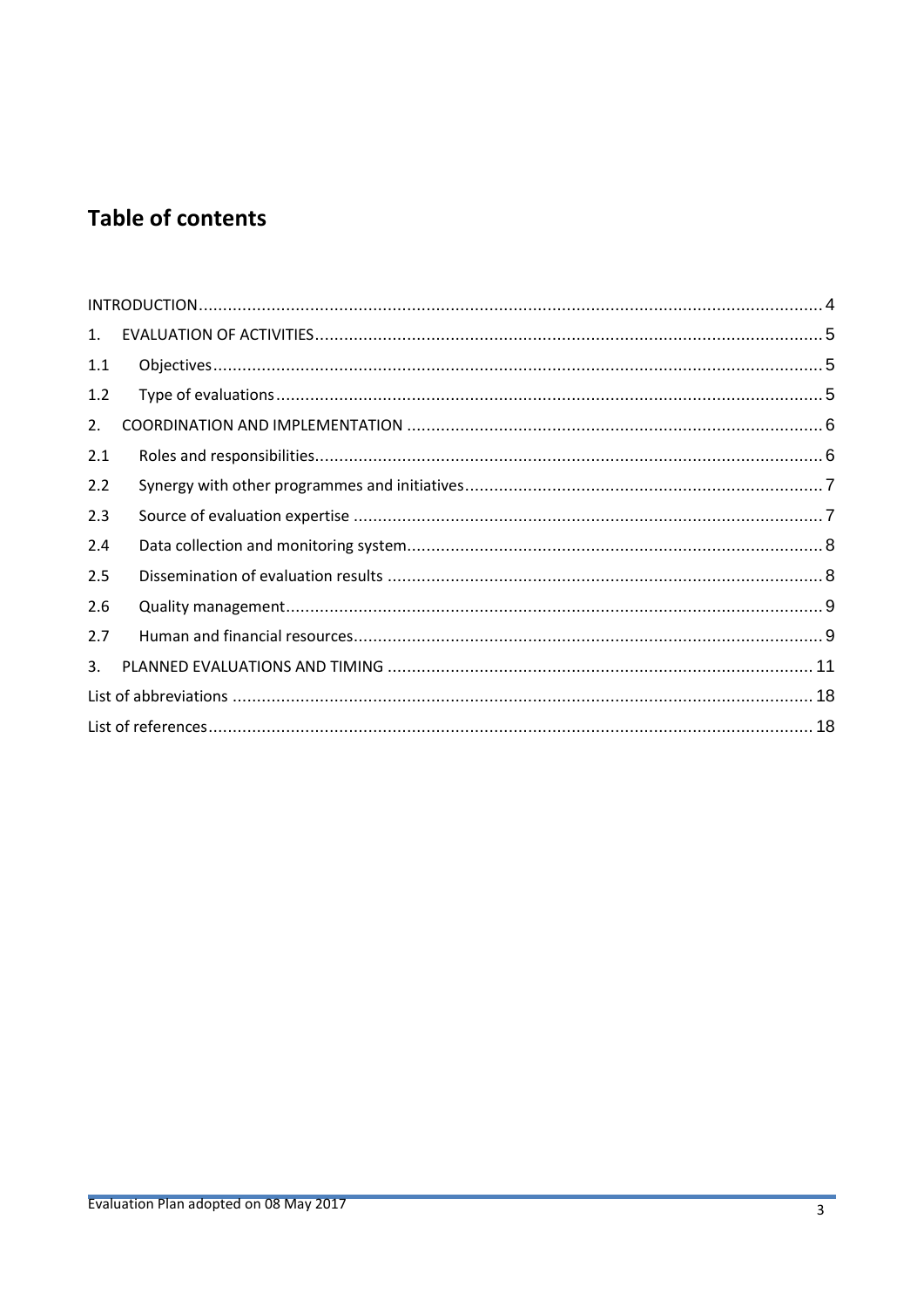## <span id="page-3-0"></span>**INTRODUCTION**

This evaluation plan has been developed according to the provisions the Commission Implementing Regulation IPA (EU) No 447/2014 IPA II IR articles 21, 23, 41, recalling Regulation (EU) No. 1303/2013 (CPR, articles 50, 54, 56 and 114), Regulation (EU) No. 1299/2013 (ERDF Reg., article 14) and the Commission guidance documents on monitoring and evaluation<sup>1</sup> and on evaluation plans<sup>2</sup>.

The evaluation plan of the Interreg IPA CBC Italy – Albania – Montenegro Programme has been drafted by the managing authority and the joint secretariat (MA/JS) and submitted for approval to the Joint Monitoring Committee (JMC) in written procedure on **08 May 2017**. Following its adoption, it will be sent to the European Commission (EC) for information through the SFC portal. The evaluation plan as well as the outcomes of the evaluations will be published on the programme website.

The evaluation plan sets out the evaluation strategy for the entire implementation period of the Programme, taking into account lessons learnt from evaluations made in previous programming periods for other programmes active in this area and the budgetary framework. The plan is meant to enable informed programme management and policy decisions to support the programme implementation and its result orientation. It sets out the framework to properly plan and implement quality programme evaluations with the aim to secure the programme's effectiveness, efficiency and impact.

Progress in the implementation of the evaluation plan as well as the outcomes of the evaluation activities (when available) will be reported in the annual implementation report (AIR) for the year 2019 and the final AIR. By 31 December 2023, the MA will submit to the EC a report summarizing the findings of evaluations carried out during the programme period.

The planned evaluations are set out in this paper, the description is indicative for evaluations planned beyond a 3 year period. New evaluation needs might occur during programme lifetime. Therefore, the evaluation plan will regularly be reviewed by the programme committee and it might be adapted according to the programme needs.

1

<sup>&</sup>lt;sup>1</sup> Guidance Document on Monitoring and Evaluation - European regional development fund and cohesion fund - Concepts and recommendations (March 2014)[: http://ec.europa.eu/regional\\_policy/sources/docoffic/2014/working/wd\\_2014\\_en.pdf](http://ec.europa.eu/regional_policy/sources/docoffic/2014/working/wd_2014_en.pdf)

<sup>&</sup>lt;sup>2</sup> Guidance Document of Evaluation Plans (February 2015): [http://ec.europa.eu/regional\\_policy/sources/docoffic/2014/working/evaluation\\_plan\\_guidance\\_en.pdf](http://ec.europa.eu/regional_policy/sources/docoffic/2014/working/evaluation_plan_guidance_en.pdf)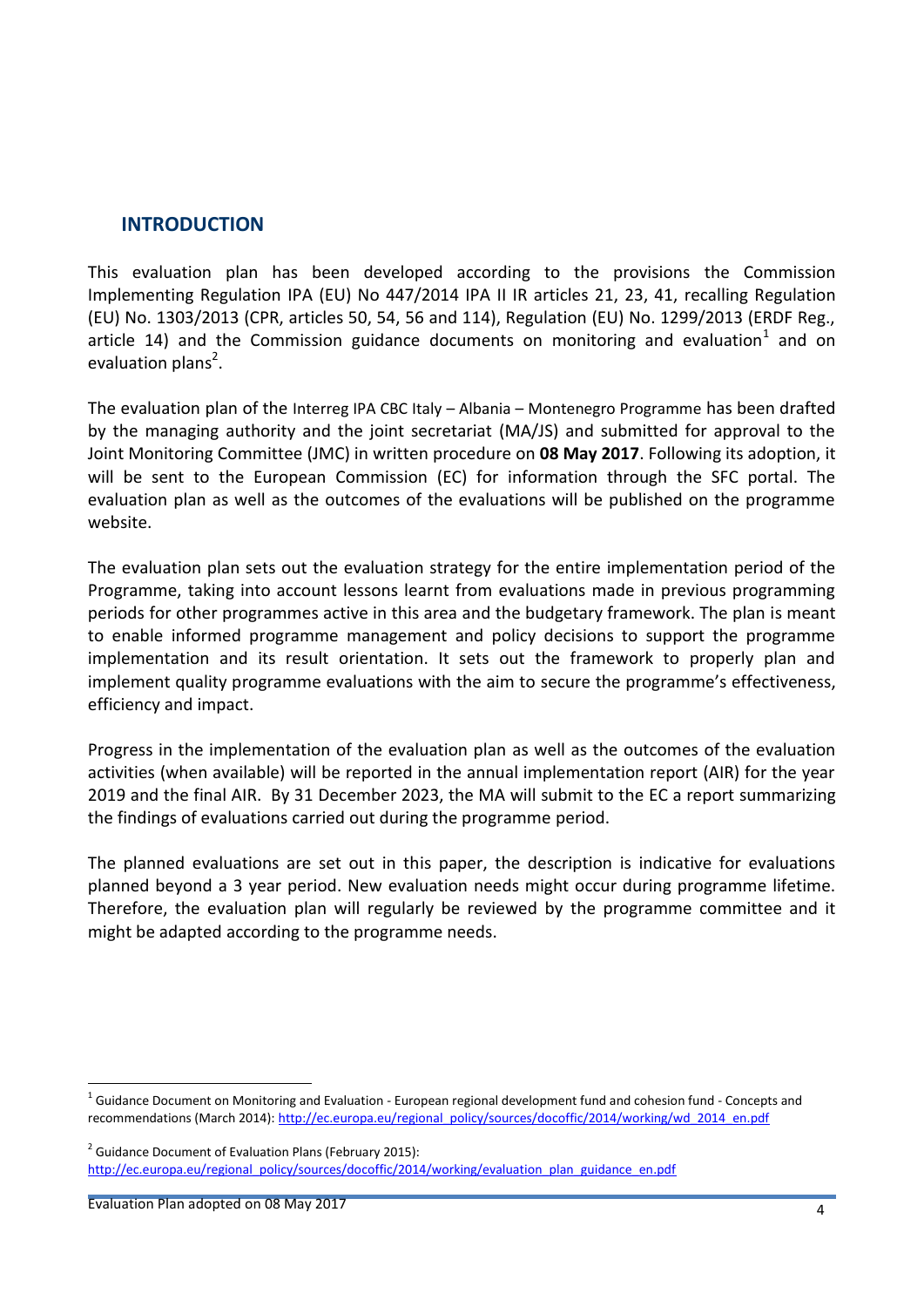# <span id="page-4-0"></span>**1. EVALUATION OF ACTIVITIES**

#### <span id="page-4-1"></span>**1.1 Objectives**

The Programme aims to improve the economic, social and territorial cohesion of the area and to contribute to the EU2020 Strategy, South East Europe 2020 and to the EU Strategy for the Adriatic and Ionian Region (EUSAIR). To support these objectives and its result orientation, the programme will carry out a number of evaluations. These are aimed at improving the effectiveness and impact of the programme, strengthening stakeholders' involvement, ensuring a successful communication and reinforcing the programme capacity to bring a change in the cooperation area in full respect of its natural environment. The present evaluation plan sets the framework to properly plan, implement and follow-up these evaluations. It shall ensure that the evaluations provide appropriate input for programme management and policy decisions.

#### <span id="page-4-2"></span>**1.2 Type of evaluations**

Based on the above mentioned objectives and in line with article 56 (3) of CPR<sup>3</sup> and on the specific programme needs, three main types of evaluations are planned for 2014-2020:

- Evaluations on the efficiency and effectiveness of the Programme;
- **IMPACT** Impact evaluations on each of the specific objectives selected by the Programme;
- **Thematic evaluations.**

More details on the evaluations and their timing are provided in section 3.

With the aim of ensuring their quality and optimizing the evaluation efforts and costs, synergy among different types of evaluations will be promoted as much as possible, in particular between those tackling efficiency, effectiveness and impact.

**.** 

<sup>&</sup>lt;sup>3</sup> The article foresees that 'During the programming period, the managing authority shall ensure that evaluations, including evaluations to assess effectiveness, efficiency and impact, are carried out for each programme on the basis of the plan and that each evaluation is subject to appropriate follow-up in accordance with the Fund-specific rules. At least once during the programming period, an evaluation shall assess how support from the ESI Funds has contributed to the objectives for each priority'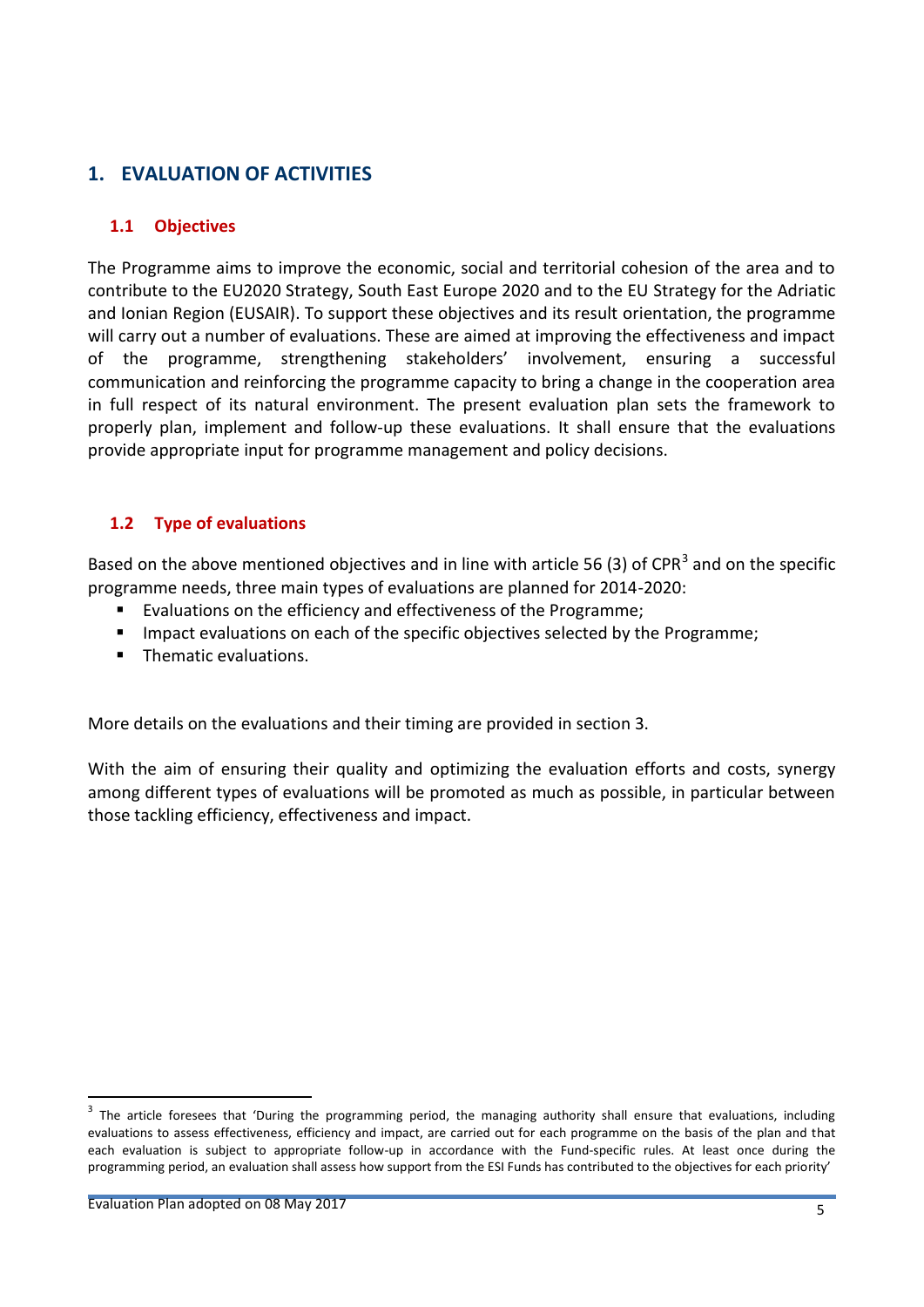# <span id="page-5-0"></span>**2. COORDINATION AND IMPLEMENTATION**

#### <span id="page-5-1"></span>**2.1 Roles and responsibilities**

The JMC, representing the programme partners, has a steering and deciding role as regards the development and implementation of the evaluation plan. It examines and approves the evaluation plan and any of its amendments (article 110 (2) of CPR). The JMC reviews the plan on a regular basis and at least annually, in view of ensuring that emerging needs in terms of evaluation activities are reflected in the plan. The JMC also examines the progress made in the implementation of the plan and the follow up given to the findings of the evaluations (article 110 (1) (b) CPR). The review of the evaluation plan could be combined with the approval of the annual implementation report in which progress made in implementing the evaluation plan will be reported.

In line with the "European code of conduct on partnership in the framework of the European Structural and Investment Funds" (article 16 (1) of Commission Delegated Regulation (EU) No 240/2014) and with the above mentioned guidance documents of the EC on evaluation and in view of supporting the JMC, it has agreed to establish a steering group (SG) which fulfils the following functions:

- representing the programme stakeholders and allowing their participation in the implementation of the evaluation plan,
- providing expertise to support the implementation of such a plan, e.g. providing input on the evaluation questions and on the terms of reference for the selection of evaluation experts; facilitating whenever possible access to information, data and/or data sources useful for the evaluations; reviewing the evaluations reports; proposing and monitoring of follow-up measures based on evaluation findings.

To ensure work efficiency the SG is appointed by the JMC and is composed by:

- $\bullet$ ,
- 1 representative nominated by each Partner State,
- 1 representative of the MA, with advisory role
- 1 representative of the JS, with advisory role, while the EC participation is welcome in the SG.

The Steering Group accompanies and steers the work of external evaluators, focusing the evaluation on specificities of the Programme and on aspects, which need a deeper analysis. Therefore the main task of the steering group is to steer the evaluation work, as well as to advice and to reports to the JMC about the evaluation. An efficient organisation of the work of the steering group will be ensured by the JS, while minimising the number of meetings for its members.

The SG members should bring in experience and expertise in the policy fields tackled by the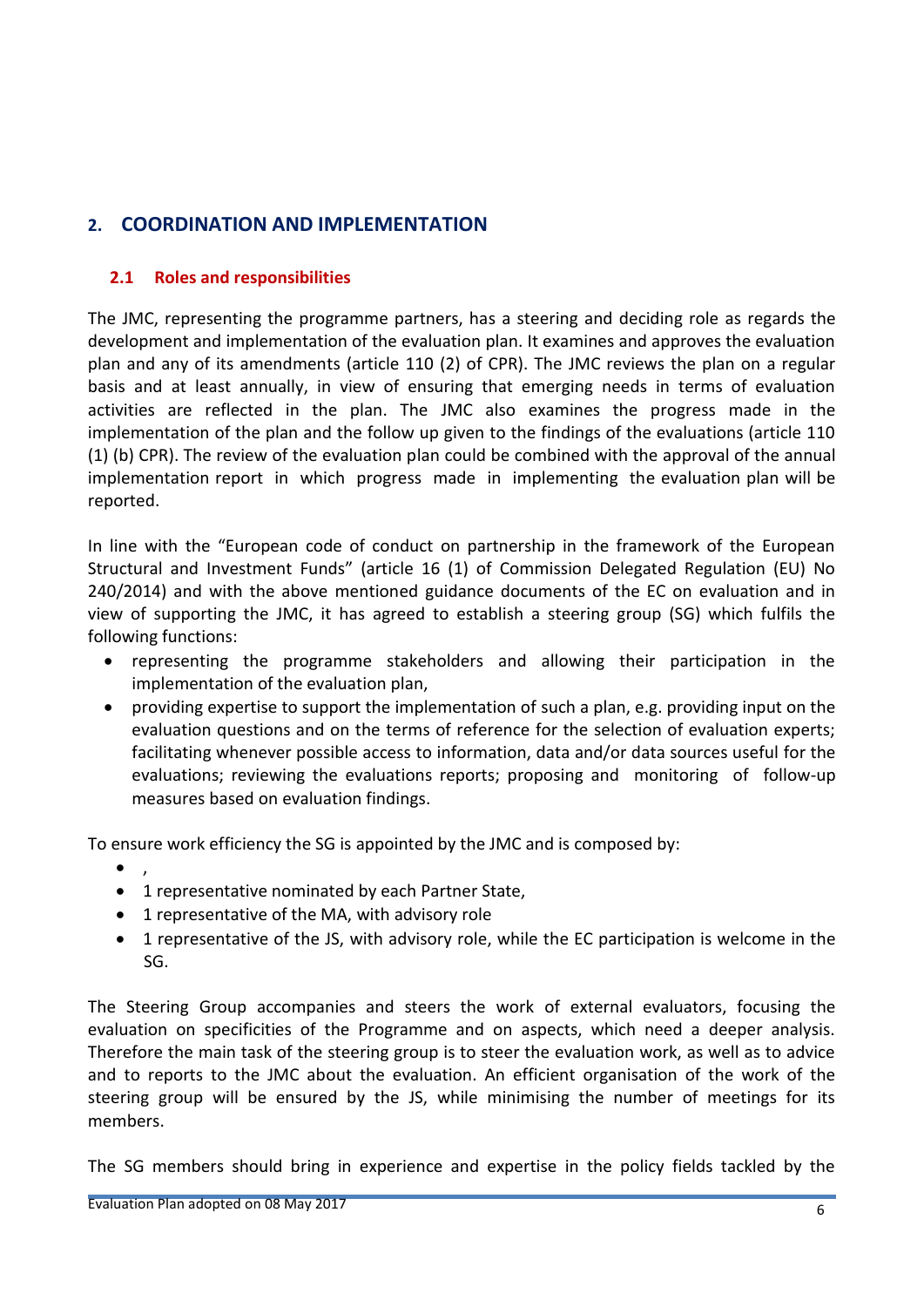programme and by the planned evaluations, knowledge of European territorial cooperation (expertise in evaluation will be provided by the evaluation experts specifically procured). The SG shall perform its tasks without conflict of interest and impartiality, thus ensuring absence of bias.

The SG will normally meet once per year. An additional meeting might be necessary based on specific needs (e.g. defining the ToR for the contracting of experts or when evaluations are carried out).

The communication flow between SG and JMC will be ensured by MA/JS (e.g. through sending the minutes of its meetings to the JMC and informing the SG on decisions taken by the JMC).

The MA and JS will carry out all activities related to the set up and implementation of the evaluation plan. These comprise activities related to convening, preparation and follow up of SG and JMC meetings; contracting, coordination and quality control with/of external experts; coordination with EC, EUSAIR, INTERACT, INTERREG programmes and others; ensuring information flow between SG and JMC, etc.

#### <span id="page-6-0"></span>**2.2 Synergy with other programmes and initiatives**

The programme welcomes and will promote whenever possible synergy and collaborations with EUSAIR, INTERACT, ESPON, other INTERREG and mainstream programmes as well as other institutions from the cooperation area carrying out evaluations, in view of widening the evaluation perspective, enriching results of the evaluation activities and avoiding duplications.

#### <span id="page-6-1"></span>**2.3 Source of evaluation expertise**

Article 54 (3) of the CPR regulation states that evaluations are to be carried out by experts (internal or external) that are functionally independent from the authorities responsible for programme implementation. The structure of the MA and JS does not foresee separate departments/units dealing with evaluation matters. Still, the Programme intends to guarantee an efficient use of the human and financial resources allocated to evaluation activities as well as to ensure ownership of such activities from the Programme. Therefore, the following approach will be used.

Evaluations will be carried out by external experts, as it includes complex issues such as impact evaluations and complex methodologies or data collection to be applied and carried out. Evaluations shall be commissioned to external experts in line with Programme's eligible expenditures and public procurement applicable rules. The JS will provide them with information and input from the monitoring of the approved projects, extracted by the eMS, as well as information on programme developments and ongoing discussions. Data collection will be completed by the experts whenever necessary (e.g. through surveys).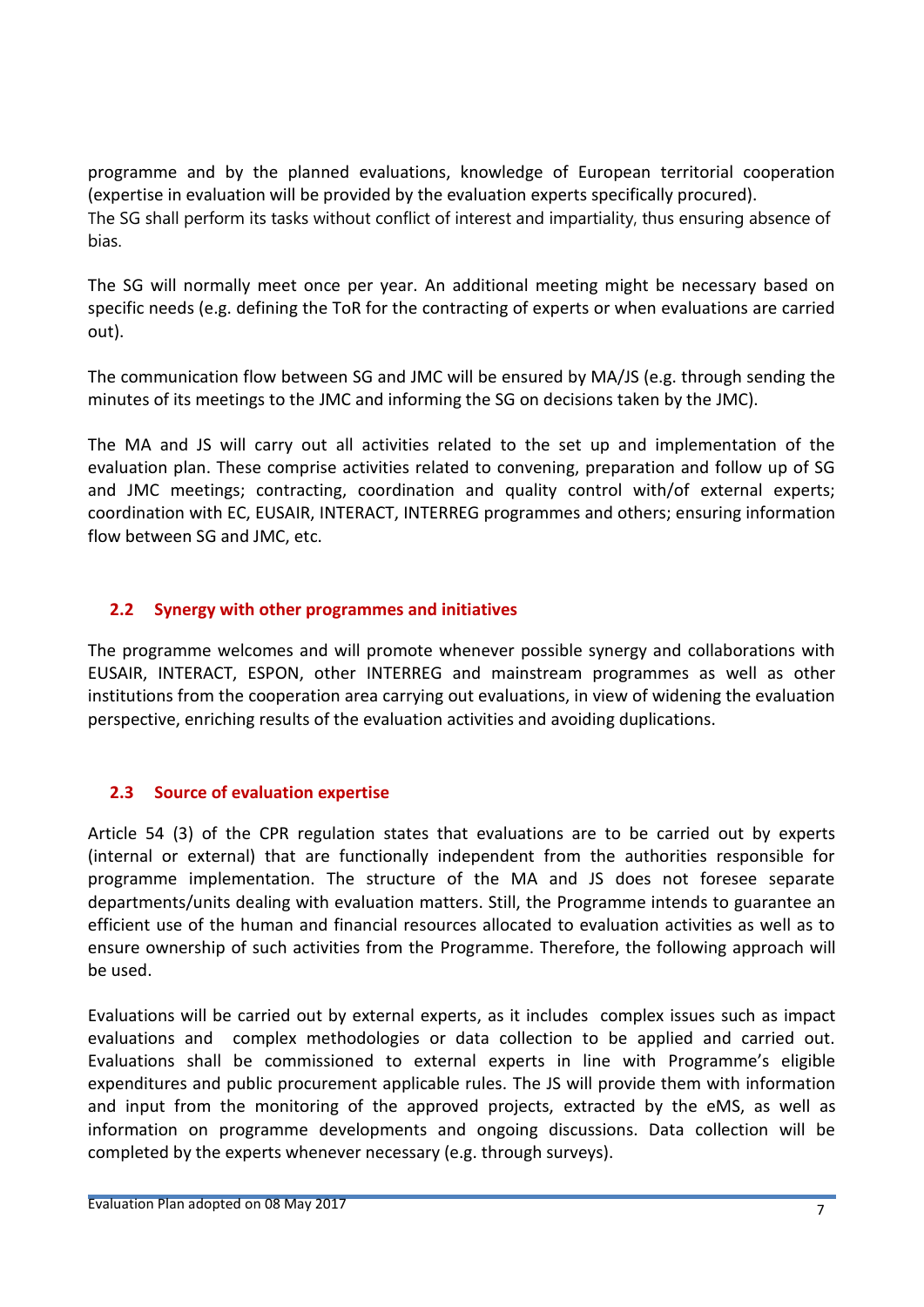In order to support the external evaluators, the JS will also carry out an internal analysis aiming at measuring, assessing and analysing the progress in implementing the Programme. This could be a useful tool for the MA/JS for improving its own performance in the early stage of the Programme. For the evaluation of effectiveness, efficiency and the communication strategy, MA/JS will provide the main data and reference analysis and then external experts will review them (see also section 2.7 below).

#### <span id="page-7-0"></span>**2.4 Data collection and monitoring system**

The Programme recognises the importance of setting up a well-functioning monitoring system, at an early stage. The main responsibility for data collection belongs to MA/JS (top-down approach). This will guarantee an efficient use of financial resources (compared to the full externalization of these tasks) as well as homogeneity and consistency of the methodology used.

The primary source of information for evaluations will be represented by the monitoring of the approved projects through their regular reporting (status/progress reports). Project's reports will be designed as far as possible to support the programme evaluations. Therefore, in addition to programme's indicators, the reports may include additional indicators (e.g. for environmental evaluations, indicators may be integrated following the recommendations of the strategic environmental assessment report). Evaluation experts may be asked to support the Programme in the definition of these additional indicators. Additionally, they will have an "on demand" role and will collect qualitative information through e.g. surveys or case studies to complement data.

To allow gathering richer information at Programme level and also better reaching local and regional stakeholders, this approach will be combined whenever possible with a bottom-up one, i.e. through the involvement of project partners in the collection of data. Projects will be requested to share information concerning the "quality" of their intervention, the target groups reached, etc. They will be supported by the MA/JS and the evaluation experts in this "selfassessment exercise" through capacity building activities and tools to accompany evaluation at project level. The MA/JS will play a role of operational coordination and supervising the correct flow of information. The evaluation experts will be in charge of the methodological and quality aspects. They will support the evaluation capacity building process, e.g. by organizing peer reviewing, specific training among the projects, elaborating guidance, aggregating the findings of the project evaluation, providing meta-evaluation and making in depth analyses when necessary.

Experts that will be contracted for evaluations will be asked to propose adequate methodologies for data collection and analysis such as case studies, desk research, interviews, etc.

#### <span id="page-7-1"></span>**2.5 Dissemination of evaluation results**

Information on the evaluation plan as well as the evaluation reports will be published on the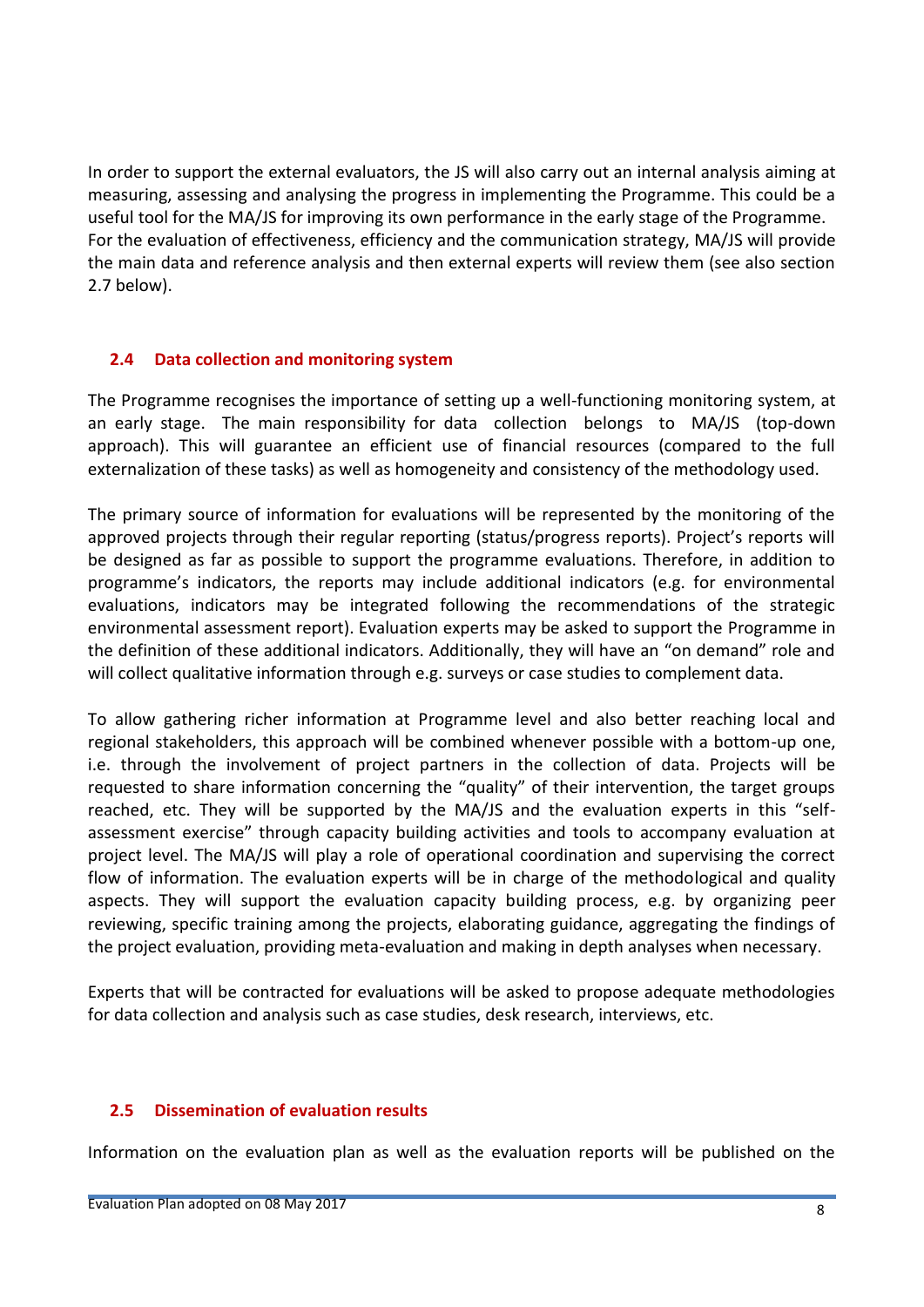Programme website. In addition, the Programme will actively promote the findings of evaluations through different communication and dissemination activities (e.g. through thematic workshops for beneficiaries, policy makers and other stakeholders; the use of social media and community development, whenever relevant) as they are foreseen in the communication strategy, also in order to strengthen the evaluation capacity within the relevant stakeholders.

## <span id="page-8-0"></span>**2.6 Quality management**

To ensure quality of programme evaluations, adequate time will be foreseen to plan and procure evaluations. For the latter, specific criteria will be defined in the terms of reference for the selection of evaluation experts. They will relate in particular to competencies and expertise in evaluation, with specific regard to INTERREG programmes. Evaluators will be required to use a sound methodology (EVALSED or similar) in the performance of their tasks. They will also be required to produce inception, interim and final reports on the evaluations carried out. MA/JS will be responsible for quality control of the outsourced evaluation activities.

For those cases (effectiveness, efficiency, communication strategy) where the MA/JS provide main data and a reference analysis, the external evaluators will be in charge of reviewing and validating the evaluation concept (planned evaluation questions, methodology and data) and the results of the evaluations (to verify if conclusions are logic and objective).

The SG will be involved in the definition of the ToR for the procurement of external experts and in the design of the evaluation concept for the evaluations carried out by MA/JS staff; will review all evaluation reports; will accompany and monitor the implementation of follow-up measures defined as a result of evaluations; will report to the JMC through the MA/JS.

The JMC will be regularly informed of progress on evaluation activities, their outcomes and will also receive evaluation reports.

#### <span id="page-8-1"></span>**2.7 Human and financial resources**

One staff member of the MA and one staff member of the JS are engaged in the preparation and implementation of the plan. Additional staff members of MA and JS will be involved in the evaluations on demand. The JS communication officer will contribute to the evaluation of the communication strategy and will also ensure the communication of the outcomes of programme evaluations.

To ensure good knowledge of qualitative, quantitative evaluation methodologies and sound planning and managing of evaluations MA/JS staff will regularly take part in trainings offered, especially by INTERACT, carry out self-studies and exchange with other INTERREG programmes.

Based on the estimated evaluation needs and the overall budget available from the technical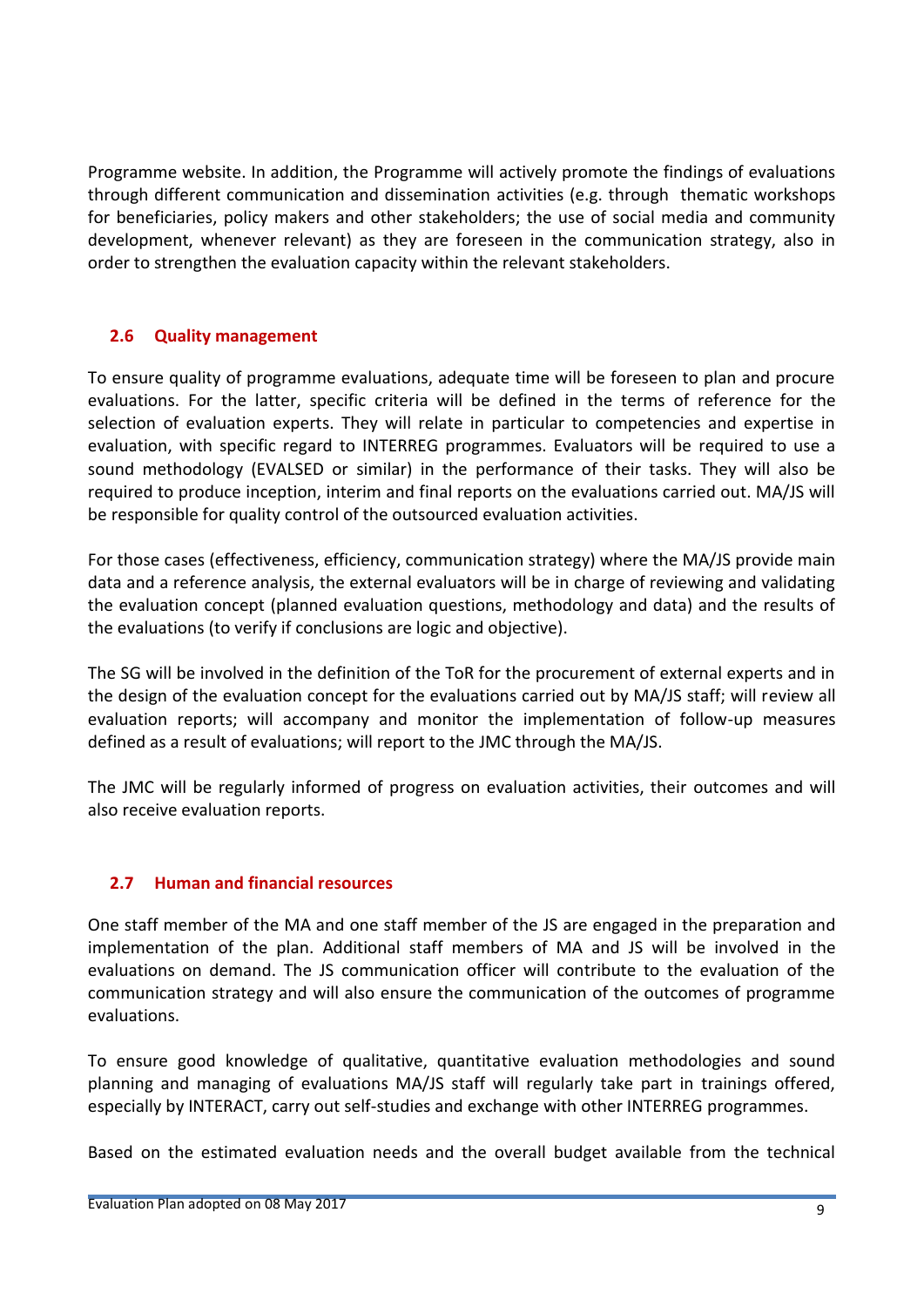assistance budget (TA), a maximum amount of **EUR 100.000,00** is reserved for external expertise evaluations in the period 2014-2020, to be specified in the annual TA plans, taking into account the major relevance to impact evaluation process. The internal analysis planned, as well as any related training of the MA/JS components, will be covered by the technical assistance budget (TA).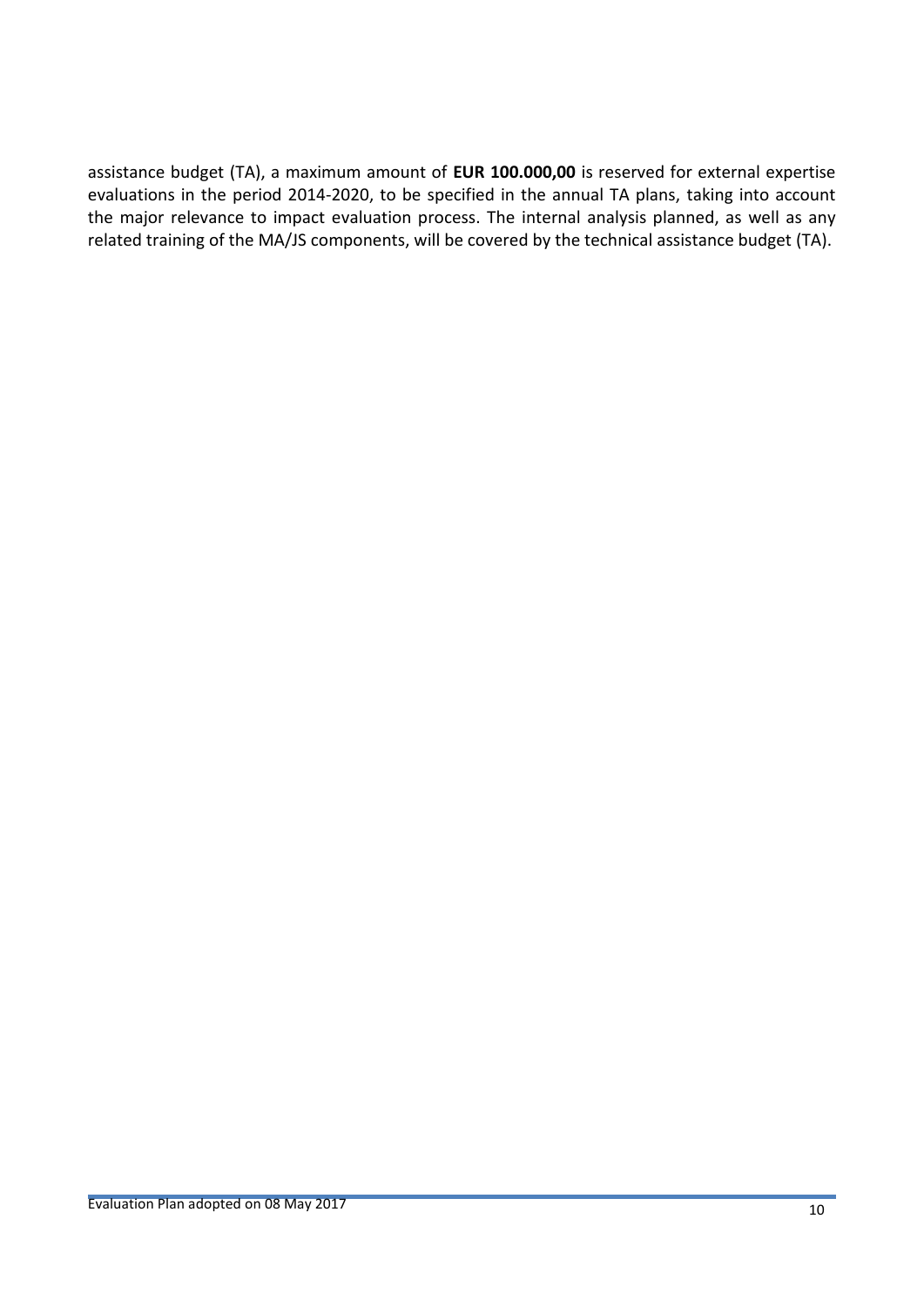# <span id="page-10-0"></span>**3. PLANNED EVALUATIONS AND TIMING**

This section introduces the types of evaluation, to be undertaken during the Programme. Evaluations to assess effectiveness, efficiency and impact, are to be carried out and the contribution of ESIF support to the specific objectives of the Programme needs to be assessed. Consequently, the main focus of evaluation during Interreg IPA CBC Italy – Albania – Montenegro Programme is on impact evaluation of its specific objectives. In addition, the Programme contribution to the EUSAIR and EU2020 is to be assessed by an independent evaluator.

Furthermore, the Programme is planning to include the assessment of the involvement of different types of partners (at least local and regional administration, research organisations and private bodies) in the Programme external evaluations.

In line with the guidance from the European Commission, evaluations beyond a three-year period of the approval date of the plan (or its update) are indicative. Thus, it should be noted that whereas this section discusses possible methodological approaches and tools to be used for evaluations, the actual approach for each evaluation will be reviewed, and updated if needed, when developing terms of reference. External evaluators will be expected to propose a detailed evaluation design and methodology based on the Programme needs.

Final evaluation questions for each evaluation will be discussed and possibly further refined together by the external evaluator, the ESG and the MA/JS. Lastly, evaluation needs may change during the Programme implementation, and also therefore, the planned evaluations should be considered as indicative.

*Impact* in the context of the Programme impact evaluation is understood as the Programme's contribution to a change that is observed. Thus, the specific objectives of the Programme will be evaluated in terms of how successful they are in reaching the intended results. Impact evaluation questions should be formulated so that by answering them, an evaluator can draw conclusions on the Programme's contribution to a change observed.

If effectiveness is understood as "the degree to which something is successful in producing a desired result" it can be concluded that effectiveness of the Programme and its' specific objectives are in fact covered by impact evaluation. Evaluating the impact of the specific objectives includes an assessment of whether and to what extent the Programme has been successful (effective) in reaching the desired results.

*Efficiency* in the context of programme evaluation is defined as in "how the use of financial/administrative resources relates to outputs or results". The efficient use of financial resources allocated to each specific objective versus the achieved results will be included in impact evaluations. Based on impact evaluation outcomes, conclusions can be drawn on whether the funds allocated were sufficient and efficiently used for reaching real impacts. As for the use of the Programme's administrative resources, it does not seem feasible to evaluate it separately for each specific objective. Therefore, efficiency in terms of using administrative resources will be evaluated by assessing the proper functioning of the Programme bodies, and especially of the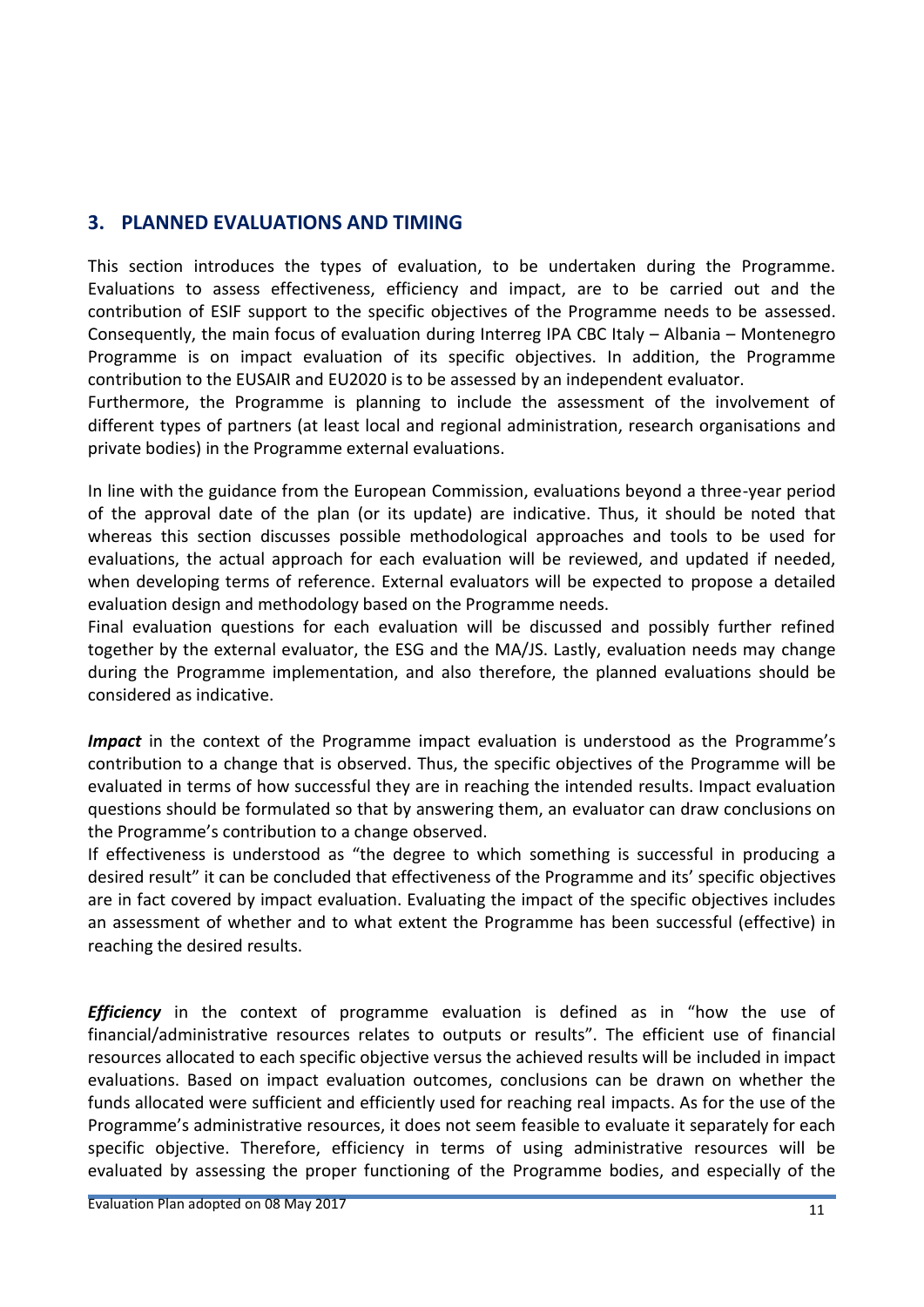MA/JS that is responsible for the operational implementation and the administrative resources of the Programme. Findings from such evaluation performed by an independent evaluator will be looked at in comparison to the Programme reaching its results.

All evaluations will be conducted through a theory-based evaluation in order to assess to what extent (why and how) an intervention has produced (intended or unintended) effects. Evaluators may make use of interviews, desk researches, benchmarking with other programmes as well as surveys and analysis of case studies. Depending on the specific type and topic of each evaluation, the relevant method and data requirements will be selected. Elements will be provided in the terms of reference for the selection of the evaluation experts whereas it will be up to the bidders to propose the most suitable evaluation method and data requirements.

The programme evaluation activities shall answer questions such as the following ones. The questions listed below are indicative. They will be combined with each other, reformulated or further specified in the terms of reference for the selection of evaluation experts or in the concept description for the evaluations carried out internally by MA/JS with the necessary external support.

#### **Impact evaluation of each specific objective**

- $\checkmark$  What has changed in the cooperation area, in terms of quality of governance, integration of policies, sustainable economic development, etc.?
- $\checkmark$  How has the programme contributed to such change and how are the effects of the programme distributed in the partner territories (metropolises, cities, stable/growing/declining/shrinking rural areas, tourism areas)?
- $\checkmark$  What continued interventions would be needed in this field?
- $\checkmark$  How has the priority and/or specific objective contributed to wider policy objectives, in particular those of EUSAIR (in terms of contribution to the strategy and mutual benefit), Europe2020, territorial agenda, the horizontal principles defined by the programme and European Commission (non- discrimination, sustainable development, etc.) or aspects such as the quality of life of citizens?

#### **Efficiency and effectiveness of programme procedures**

- $\checkmark$  Are the phases from project generation to contracting as well as project monitoring efficient? What can be improved (identify bottle-necks and lessons learnt)?
- $\checkmark$  is the monitoring system effective in measuring the targeted results and outputs?

#### **Effectiveness, partnership and stakeholders' involvement**

- $\checkmark$  Has the specific objective reached its target or is it on a good way to do so?
- $\checkmark$  Has the programme succeeded in involving its stakeholders and in particular policy relevant partners and private partners?
- $\checkmark$  How far has the programme managed to attract new, relevant partners?
- $\checkmark$  What are the features of the partnerships (location within the Partner States, type of partner, etc.)?
- $\checkmark$  Did the project associated partner benefit from their involvement in the projects and vice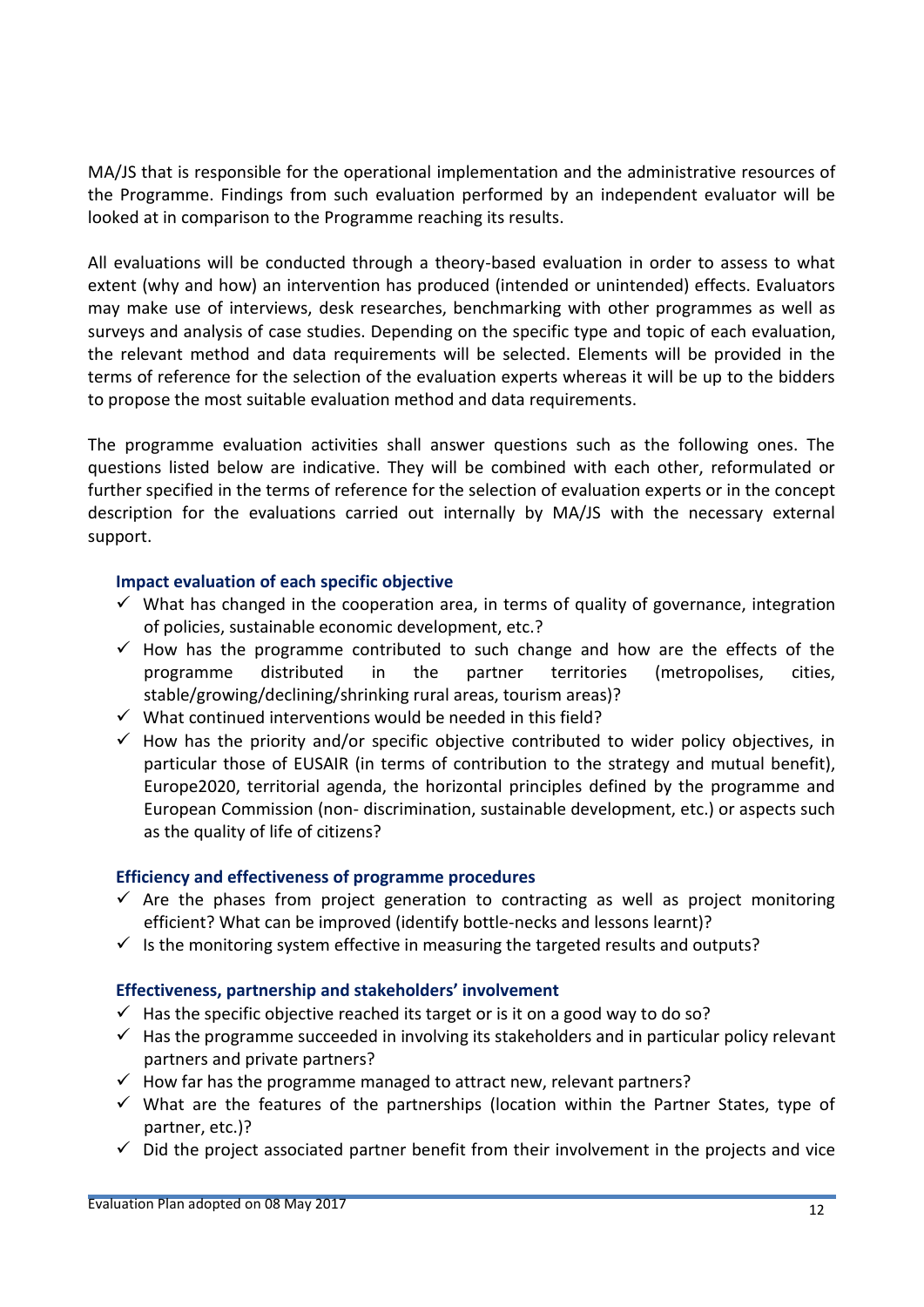versa?

 $\checkmark$  Which obstacles have been identified to the participation of stakeholders to the programme and which improvements in the programme management are deemed necessary based on the evaluation findings (e.g. reducing administrative burden, simplifying programme procedures)?

#### **Evaluation of the Communication strategy**

- $\checkmark$  Have programme bodies been efficient in ensuring a well-functioning communication flow in the programme area?
- $\checkmark$  Have the programme communication measures reached the relevant target groups efficiently?
- $\checkmark$  Has the programme contributed to increase the capacity of projects to communicate their own achievements?
- $\checkmark$  Has the programme raised awareness about its activities and achievements?
- $\checkmark$  Does the communication strategy need to be updated for the remaining programme period based on the evaluation findings?

#### **Compliance with the strategic environmental assessment**

- $\checkmark$  Are environmental aspects sufficiently taken into account in the phases of project evaluation and selection? Do the approved projects comply with the criteria of the strategic environmental assessment and with the typology and level of the impact identified?
- $\checkmark$  Is there the need for other environmental indicators to be included in the monitoring and which?

In connection to sound methodology, access to reliable data is a key requirement to any evaluation of quality. Impact evaluations need to be based on data that allow evaluators to make conclusions on the Programme's impact on the institutional capacities of the Programme's target groups. Taking into account the Programme area and the aspect of cross-border cooperation, it is clear that such data or statistics are not being collected outside the Programme itself. In the context of the theory-based approach, two sources of data, or evidence, are relevant and available for evaluating the impact of the Programme.

On one hand, the Programme's online monitoring system eMS collects information from projects via their regular project reporting. The project reporting forms are designed so that the data/evidence needs for evaluations are taken into account and consequently project reporting can directly be used to feed data into impact evaluations.

The monitoring system delivers quantitative and qualitative data on the Programme's output indicators as well as qualitative data on project outputs. On the other hand, considerable amount of data will also be collected outside the Programme. Qualitative and quantitative data in relation to the Programme's result indicators will be collected by external experts when updating the result indicator values for monitoring purposes. In addition, external impact evaluators will generate data and evidence on the Programme's impact, e.g., via surveys and interviews among the Programme target groups, end-users and other relevant stakeholders in the region. The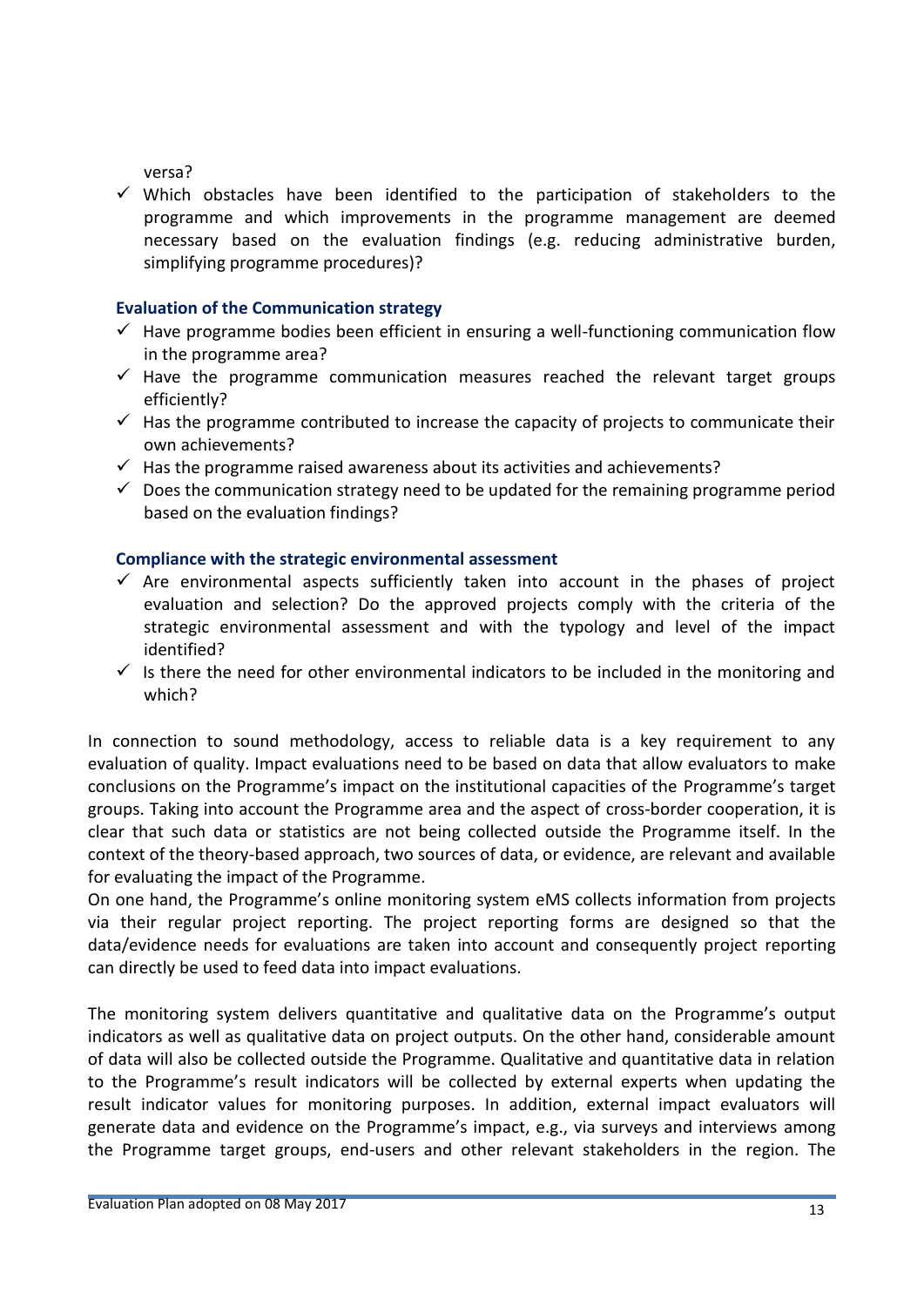following table gives an overview of available data relevant for impact evaluations.

| Data source and methods                                                                                                                                                        | <b>Type of Data</b>                                                                                                                                                                                                                                                                                                                                                                                                                                    |  |
|--------------------------------------------------------------------------------------------------------------------------------------------------------------------------------|--------------------------------------------------------------------------------------------------------------------------------------------------------------------------------------------------------------------------------------------------------------------------------------------------------------------------------------------------------------------------------------------------------------------------------------------------------|--|
| <b>Internal:</b> eMS monitoring system                                                                                                                                         | Quantitative data on Programme output indicators<br>Qualitative data on Programme output indicators<br>Qualitative data on project outputs<br>Further qualitative information on project results and<br>achievements from project reports<br>Quantitative data on Programme target groups<br>Qualitative data on Programme target groups<br>Quantitative data on horizontal principles (feeds in to<br>Programme reporting to the European Commission) |  |
| <b>External:</b> Monitoring of the Programme result indicator<br>values (through interviews, focus groups, desk research).                                                     | Quantitative data (values) on Programme<br>result<br>$\bullet$<br>indicators<br>Qualitative data on Programme result indicator values                                                                                                                                                                                                                                                                                                                  |  |
| <b>External:</b> Impact evaluators (through interviews, surveys,<br>desk research and other relevant sources, such as national<br>and international statistics when available) | Qualitative data on the Programme's contribution to<br>the observed development of the Programme result<br>indicator values                                                                                                                                                                                                                                                                                                                            |  |
|                                                                                                                                                                                |                                                                                                                                                                                                                                                                                                                                                                                                                                                        |  |

The timing for evaluations will be shaped according to the different programme implementation phases. Evaluations aiming at appraising programme efficiency and effectiveness will be carried out at an earlier stage than impact evaluations so that the findings of evaluations can still be taken on board and be used to improve or reorient where necessary the programme approach and practices.

Impact evaluations can only be carried out once results have been achieved. Moreover, only at the end of the Programme will it be possible to get a comprehensive view of the Programme impacts. Yet, impact evaluation should take place early enough to provide feedback on Programme implementation based on which the Programme bodies can steer the Programme. In addition to these considerations, impact assessments need to be planned so that they contribute to the Programme reporting towards the European Commission.

Consequently, it seems suitable to evaluate the Programme impact twice during the implementation. An initial evaluation based on the first projects launched at the end of 2017 is planned for 2018. It will be useful for ensuring that the Programme is on the right track and will feed into the Programme's annual implementation report due in 2019.

The second impact evaluation is planned for 2022. It is timed so that final conclusions will be available for the final evaluation report of the Programme due by the end of 2022.

The majority of final project reports are expected to be submitted on time to feed into the second impact evaluation. Even if some reports were to be submitted towards the end of 2022, the main achievements of all projects are expected to be available already earlier.

The timing for evaluations will also take into account the EC monitoring requirements. Progress in the implementation of the plan as well as the outcomes of the evaluation activities (when available) will be reported in the AIR submitted in 2019 and 2023 (covering the previous year of implementation). The findings of all evaluations carried out during the programme period will be reported by 31 December 2022.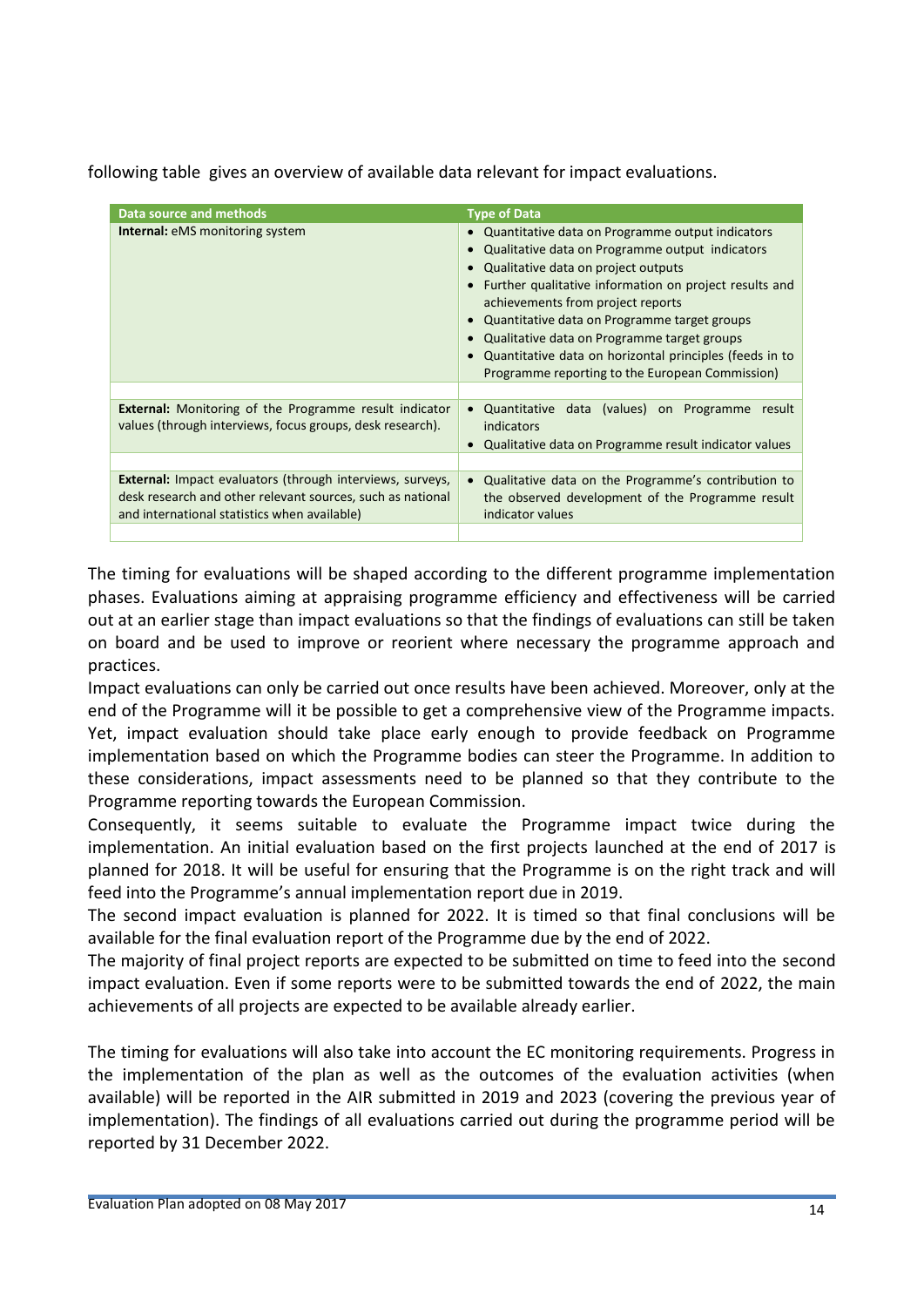In addition in 2018 and 2023, the programme is required to monitor its result indicators against the baseline included in the CP. In view of obtaining comparable data, surveys will be addressed as much as possible to the same respondents (persons or administrations/departments) of the questionnaire used for the baseline. To ensure efficiency, impact evaluations of the SOs will include the monitoring of result indicators.

The planned evaluations and the relevant timing are listed below:

| Year of<br>report<br>submission | Reporting of the Programme implementation                                                                                                                                                                                                                                                                                                                                                                                                                                                                                                                     | <b>Evaluations planned</b>                                                                                                                                                                                                                                                                                                                        | <b>Comments</b>                                                                            |
|---------------------------------|---------------------------------------------------------------------------------------------------------------------------------------------------------------------------------------------------------------------------------------------------------------------------------------------------------------------------------------------------------------------------------------------------------------------------------------------------------------------------------------------------------------------------------------------------------------|---------------------------------------------------------------------------------------------------------------------------------------------------------------------------------------------------------------------------------------------------------------------------------------------------------------------------------------------------|--------------------------------------------------------------------------------------------|
| 2016                            | Light Annual implementation report 2014-<br>2015<br>1. financial figures<br>2.indicators values (when available)<br>3. citizen summary                                                                                                                                                                                                                                                                                                                                                                                                                        |                                                                                                                                                                                                                                                                                                                                                   |                                                                                            |
| 2017                            | Annual implementation report 2016<br>Progress report 2016<br>٠<br>towards achieving the programme<br>1.<br>objectives incl. contribution of ERDF<br>funds to changes in the values of<br>result indicators (when available)<br>results<br>of<br>information<br>2.<br>and<br>communication activities carried out<br>under the communication strategy<br>contribution<br><b>EUSAIR</b><br>3.<br>to<br>(when<br>available)                                                                                                                                      | Internal analysis on:<br>1.<br>2. Financial performance<br>3. Progress of the Programme                                                                                                                                                                                                                                                           | for<br>Procurement<br>external<br>evaluation<br>2018 to be finalised<br>by the end of 2017 |
| 2018                            | Annual implementation report 2017<br>financial figures<br>1.<br>2.<br>indicators values (when available)<br>citizen summary<br>3.                                                                                                                                                                                                                                                                                                                                                                                                                             | Initial external evaluation<br>1. Monitoring of result indicator<br>values & evaluation of the<br>programme impact for each<br>SO (when available)<br>2. Evaluation<br>the<br>οf<br>communication strategy<br>3. Evaluation of the contribution<br>to EUSAIR (when available)<br>4. Evaluation of the contribution<br>to EU 2020 (when available) |                                                                                            |
| 2019                            | Annual implementation report 2018<br>Progress report 2018<br>1. towards achieving the programme objectives<br>incl. contribution of ERDF funds to changes in<br>the values of result indicators (when<br>available)<br>2. results of information and communication<br>activities carried outunder the<br>communication strategy<br>3. contribution to EUSAIR (when available)<br>4. progress made towards achievement of the<br>Union strategy for smart, sustainable and<br>inclusive growth (when available)<br>Key implementation step on result indicator | Internal analysis on:<br>٠<br>1.<br>2.<br>Financial performance<br>3.<br>Progress of the Programme                                                                                                                                                                                                                                                |                                                                                            |

#### **Table Programme reporting and programme Evaluation time schedules**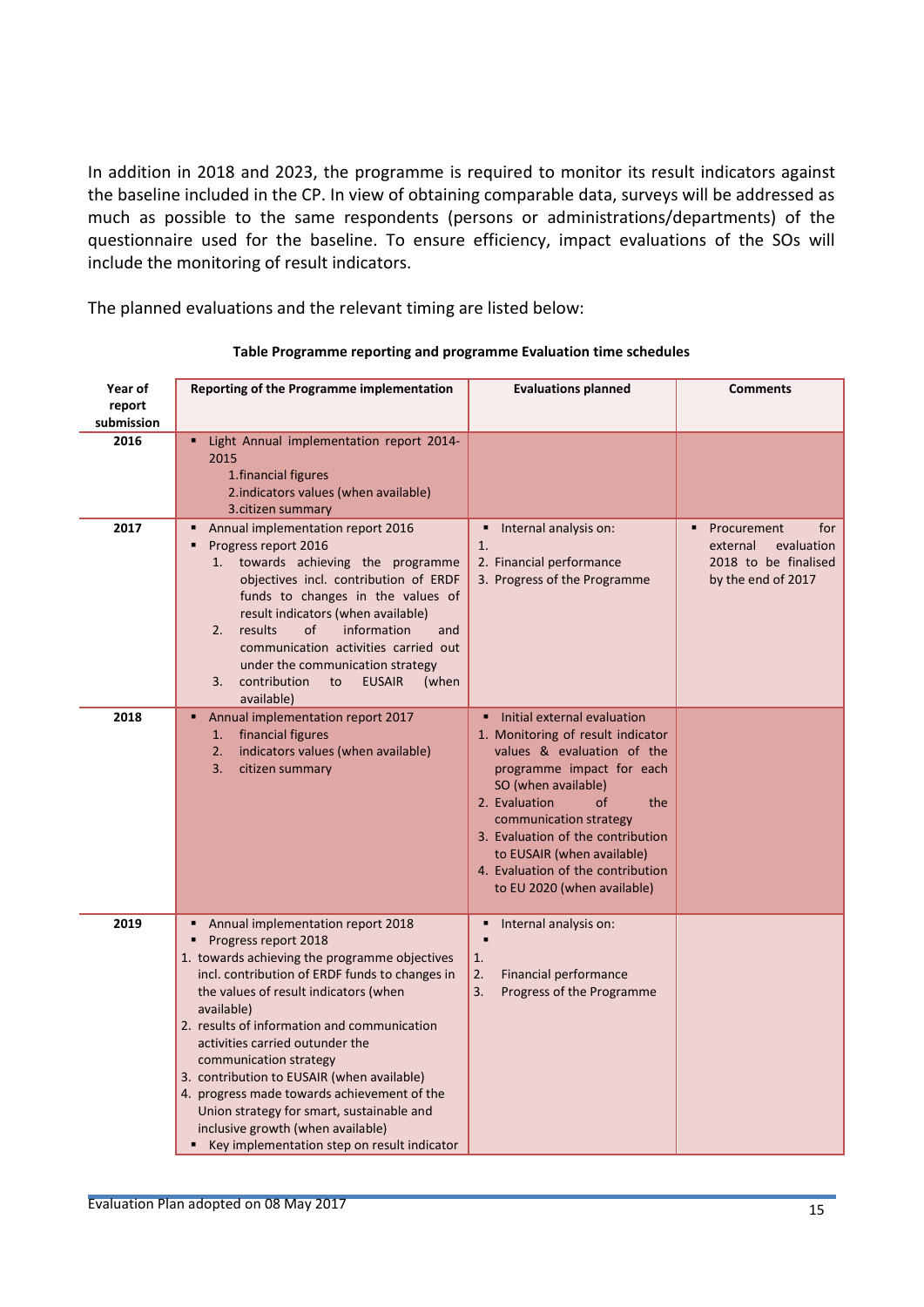| 2020 | Annual implementation report 2019<br>٠<br>financial figures<br>1.<br>indicators values (when available)<br>2.<br>3.<br>citizen summary                                                                                                                                                                                                                                                                                                                                                             | <b>External evaluation</b><br>1. Monitoring of result indicator<br>values                                                                                                                                                                                                                                                    |  |
|------|----------------------------------------------------------------------------------------------------------------------------------------------------------------------------------------------------------------------------------------------------------------------------------------------------------------------------------------------------------------------------------------------------------------------------------------------------------------------------------------------------|------------------------------------------------------------------------------------------------------------------------------------------------------------------------------------------------------------------------------------------------------------------------------------------------------------------------------|--|
| 2021 | Annual implementation report 2020<br>٠<br>financial figures<br>1.<br>2.<br>indicators values (when available)<br>3.<br>citizen summary<br>Result indicator report<br>٠                                                                                                                                                                                                                                                                                                                             | Follow<br>evaluation<br>up<br>(optional)                                                                                                                                                                                                                                                                                     |  |
| 2022 | Annual implementation report 2021<br>٠<br>financial figures<br>1.<br>indicators values (when available)<br>2.<br>citizen summary<br>3.<br>Report summarising<br>findings<br>the<br><sub>of</sub><br>п<br>evaluations<br>carried<br>during<br>out<br>the<br>programming period                                                                                                                                                                                                                      | <b>External evaluation</b><br>1. Monitoring of result indicator<br>values & evaluation of the<br>programme impact by an<br>external<br>evaluator<br>(2022/2023)<br>2. Evaluation<br>of<br>the<br>communication strategy<br>3. Evaluation of the contribution<br>to EUSAIR<br>4. Evaluation of the contribution<br>to EU 2020 |  |
| 2023 | Annual implementation report 2022<br>٠<br>Progress report 2023<br>п<br>towards achieving the programme<br>1.<br>objectives incl. contribution of ERDF<br>funds to changes in the values of<br>result indicators (when available)<br>results of information and<br>2.<br>communication activities carried<br>outunder the communication strategy<br>contribution to EUSAIR<br>3.<br>progress made towards achievement<br>4.<br>of the Union strategy for smart,<br>sustainable and inclusive growth | Follow up evaluation                                                                                                                                                                                                                                                                                                         |  |
| 2024 | <b>Final Report</b><br>٠                                                                                                                                                                                                                                                                                                                                                                                                                                                                           |                                                                                                                                                                                                                                                                                                                              |  |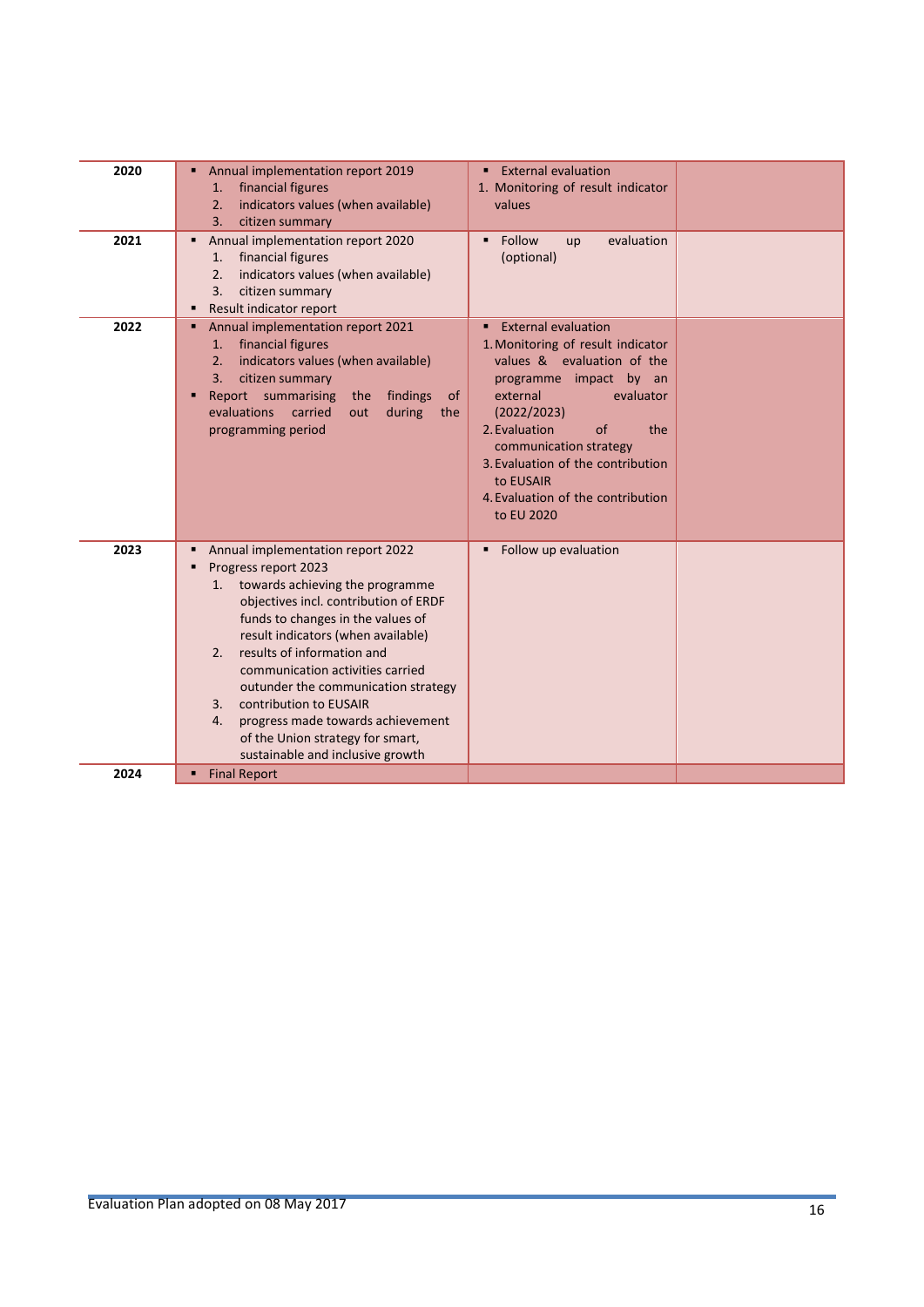#### *Annex 1: Rules for Evaluation Steering Group*

#### **Rules for Evaluation Steering Group Interreg IPA CBC Italy – Albania – Montenegro Programme**

#### **Introduction**

The evaluation steering group (ESG) of Interreg IPA CBC Italy – Albania – Montenegro Programme was nominated on xx xx 2017. The task of the ESG is to accompany and follow-up on external evaluation and related activities during the Programme. These activities include, inter alia, setting up an evaluation plan, preparation of external evaluations and commenting on draft evaluation reports. While the Joint Secretariat is responsible for drafting documents such as the evaluation plan or terms of references for external evaluations, the ESG supports these processes by providing the Joint Secretariat with feedback and advice. All decision-making on evaluation-related matters will be with the Monitoring Committee.

#### **Set-up**

The ESG is composed of one nominated MC member per participating country as well as representatives of the Managing Authority/Joint Secretariat.

#### Tasks and responsibilities

The following main tasks are foreseen for the ESG during the implementation of Interreg IPA CBC Italy – Albania – Montenegro Programme :

- **Providing feedback to the Programme evaluation plan and its updates;**
- **Providing feedback to preparation of terms of reference for external evaluations;**
- **Providing feed-back during the selection processes of external evaluators;**
- **Providing input and feed-back to evaluators during evaluation processes;**
- **EXECOMMENT** Commenting on and giving feedback to draft evaluation reports;
- **Providing advice to the Monitoring Committee in relation to evaluation;**
- Discussing and facilitating the uptake of evaluation outcomes at national level

All final decisions related to external evaluation activities, e.g., approval of Terms of Reference and approval of final evaluation reports, will be taken by the Monitoring Committee.

#### **Communication, meetings and input by ESG**

Principally, the ESG will provide feed-back to and participate in evaluation activities mainly through email exchange and phone conferences. In exceptional cases, and upon need, direct meetings might be convened.

Meetings of the MA/JS with external evaluators, e.g., kick-off meetings and intermediate meetings to discuss results, are generally open to interested members of the ESG.

Input and feed-back shall be provided by all ESG members within one week following the request initiated by the MA/JS and/or external evaluators.